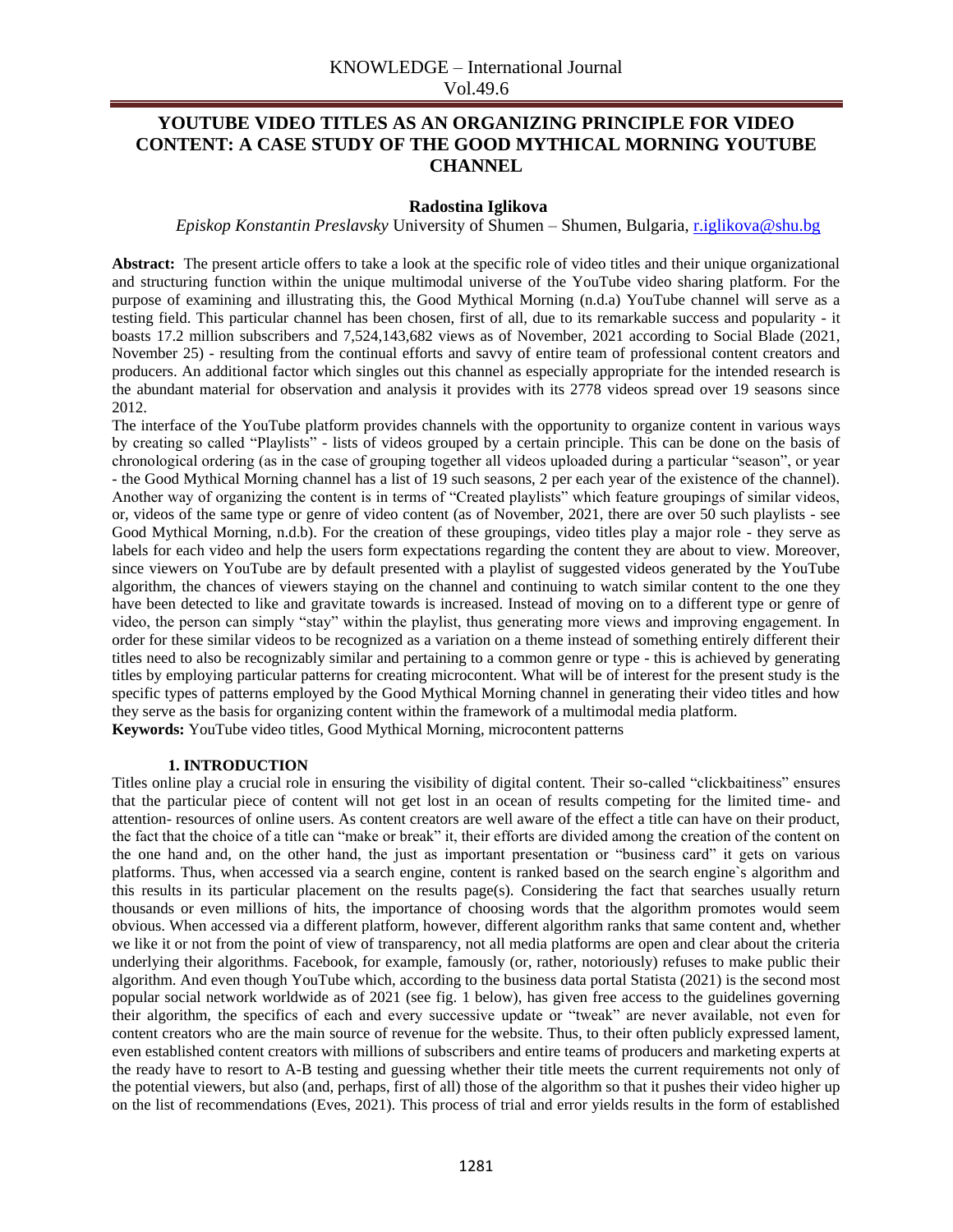## KNOWLEDGE – International Journal Vol.49.6

and proven successful combinations of title pattern and thumbnail format using a variation of which will lead to almost guaranteed success. Although the role of the thumbnail is undeniably crucial in getting people to click on a video , the present paper will focus on the role of the textual component of the multimodal YouTube video - i.e., the title.





According to its own statistical data, the YouTube video-sharing website is currently accessible in over 100 countries and across 80 different languages with over two billion users, and over 500 hours of content being uploaded every minute (YouTube, 2021). The amount of traffic this immense content volume creates is the basis for the financial success and stardom of the so-called YouTube celebrities or influencers, but the pressure of producing competitive content is also in direct proportion to the abundance of available options. In order to look for successful practices and valuable experience, the present study observes the Good Mythical Morning YouTube channel. The creators of the channel - Rhett James McLaughlin and Charles Lincoln Neal III, also known as Rhett and Link joined YouTube back in 2008, but the inaugural episode of their popular comedic talk-show GMM was uploaded on January  $9<sup>th</sup>$ , 2012. Their enterprise has since gained enormous success and has resulted in the creation of the Mythical Entertainment Company, placing them at the  $4<sup>th</sup>$  place in the top 10 highest-paid YouTubers of 2020 according to Forbes magazine (Berg & Brown, 2020) with earnings of \$ 20 million across the channels owned by Mythical Entertainment.

#### **2. MATERIALS AND METHODS**

Existing classifications of online titles (also known as microcontent) take into consideration different sets of criteria. These classifications include for example the one proposed by Morrow (2012) with its range of threat-, "zen"-,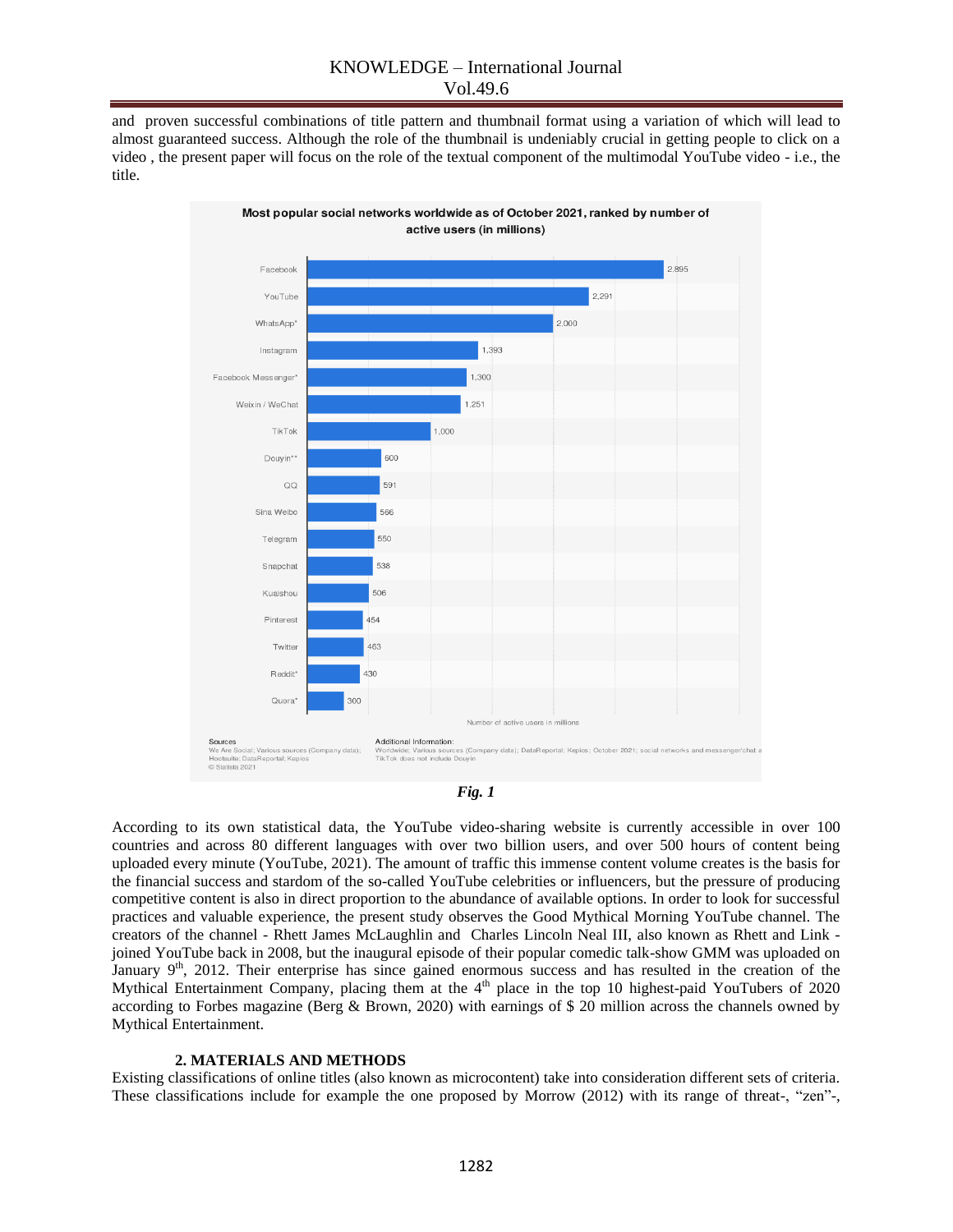"piggyback"-, mistake-, "how-to"- and list headlines; as well as the one compiled by Bly (2005) comprising 8 headline kinds ("direct"-, "indirect"-, "news"-, "how-to"-, "question"-, "command"-, "reason-why"- and "testimonial" headlines. More recently, a 2013 study by Conductor (Safran, 2013) isolates "the five general ways in which headlines are written", including "Normal"-, question-, "How to"-, number-containing and reader-addressing structure (ibid.). In order of user preference, the headline types rate as follows: the "number" structure is the most popular among successful headlines (36 %), followed by the reader-addressing structure (21 %), the "How to"structure (17 %), the "normal" structure (15 %) and lastly, the question with 11 %.

selecting and using strong and relevant keywords by placing them at the beginning of the title and thus creating a front-loaded title; using title case (capitalizing every content word in the title) or uppercase (using all caps throughout the title); including lists and numbers in the form of digits; limiting the number of characters to under 60 (in some sources, 66 or 70) characters including the spaces; using "How to" in the title (Baird, Sehl, 2020; Becker, 2019; Bedrina, 2020; Lockwood, 2018; Velumani, 2020).

However, titles within the computer-mediated electronic discourse of the YouTube platform do not occur on their own, or even alongside predominantly linguistic content as is typically the case in the printed medium or the digital medium of search engine result pages, online newspapers, magazines and web pages (Snickars & Vonderau, 2009, Benson, 2017, Burgess & Green, 2018). Instead, they are always accompanied by (or, rather, considering the priority of the audio-visual medium on this website, accompanying) the videos themselves and the so-called "thumbnails", or, images which serve various functions ranging from signaling what the video will be about to enticing viewers to click by being purposefully ambiguous or problematic. In this sense, YouTube video titles comprise "microcontent" - defined as "short text fragments or phrases" (Nielsen &Loranger, 2017) - or, digital paratext - defined as "all the ancillary elements that accompany a text, from the title to the notes" (Pellizzi, 2006, 5) and form a specific part of the multimodal universe of YouTube discourse.

#### **3. RESULTS**

Figure 2 below is an illustration of the interface of the playlist page of the Good Mythical Morning channel:





The channel in fact has a set of 193 created playlists, of which 20 are dedicated to grouping together all 20 of the existing seasons, 4 to the Good Mythical Summer episodes, 1 to the "show about the show" - LTAT ("Let`s Talk About That"), 1 to a documentary about Rhett and Link`s hometown, 3 playlists contain a standalone comedic series called "Rhett and Link`s Buddy System", 1 contains the so-called "Mythical Show" production (a scripted comedic series which contains various sketches and skits), 1 lists the show "Good Morning Chia Lincoln" - the actual prototype of the Good Mythical Morning Show, there are playlists of various "Best of" podcasts (such as "Craziest Experiments" and "Best Mythical Moments") and a separate one for the songs created by the comedic duo.

Table 1 below is a brief representation of those of the playlists which have been organized by using the title pattern and the interesting aspect is the fact that this organization into sets of videos has been done by the channel itself, i.e. it does not involve the personal influence of the researcher towards the content and their specific understanding of what typology is to be applied. Thus, it is the authors/producers of the content and the channel creators themselves (albeit via their team members or, as they refer to it, the "Mythical Crew") who view titles as an organizing principle and method of bringing order into the somewhat chaotic multimodal discourse of a YouTube channel with abundant content.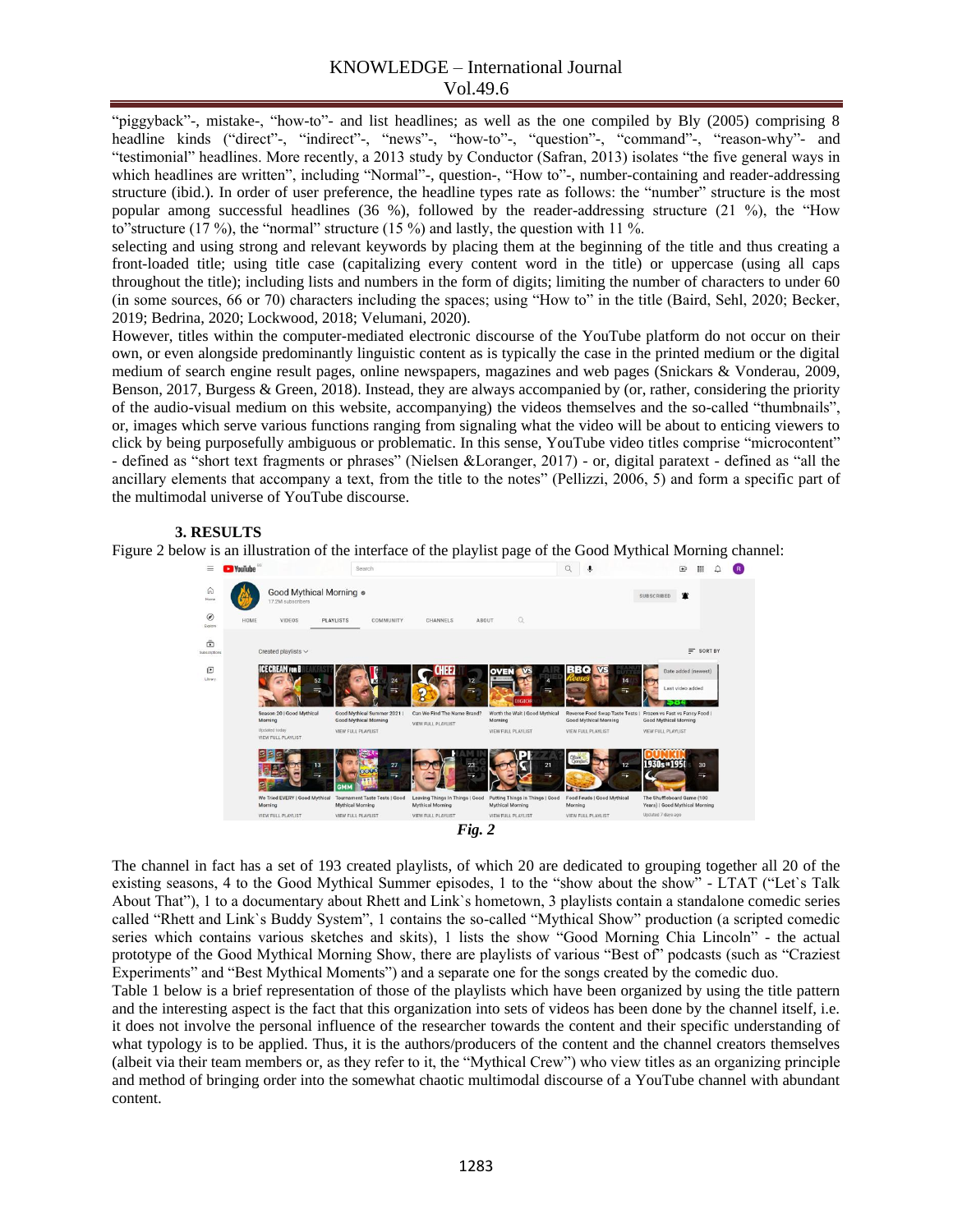### KNOWLEDGE – International Journal Vol.49.6

| #   | <b>Playlist title</b>                                               | <b>Title examples</b>                                                                                                                                           |
|-----|---------------------------------------------------------------------|-----------------------------------------------------------------------------------------------------------------------------------------------------------------|
| 1.  | Taste Tests!   Good Mythical Morning                                | "What's The Best Way To Reheat Leftovers?"; "Trader<br>Joe's Fall Snacks Taste Test"; "Is There Anything Better<br>Than Pasta Sauce On Spaghetti? (Taste Test)" |
| 2.  | Will It?   Good Mythical Morning                                    | "Will It Gummy? Taste Test"                                                                                                                                     |
| 3.  | <b>International Taste Tests   Good Mythical</b><br>Morning         | "International Burger King Taste Test"                                                                                                                          |
| 4.  | The Shuffleboard Game (100 Years)   Good<br><b>Mythical Morning</b> | "100 Years of Donuts Taste Test"; "100 Years Of<br>Exercise (GAME)"; "When Were These Fried Foods<br>Invented?"                                                 |
| 5.  | Tournament Taste Tests   Good Mythical<br>Morning                   | "Worst Halloween Candy Taste Test (Day 1)";"Ice<br>Cream Taste Test Tournament: Chocolate Flavors";<br>"Who Has The Best Burger Sauce? (Taste Test)"            |
| 6.  | Leaving Things in Things   Good Mythical<br>Morning                 | "Leaving Weird Things In Eggnog For A Month<br>(Experiment)"                                                                                                    |
| 7.  | Putting Things In Things   Good Mythical<br>Morning                 | "Putting Weird Things In A Waffle Maker (Test)";<br>"Putting Weird Things In A Turkey (EXPERIMENT)";                                                            |
| 8.  | Mystery Countdown Theater   Good Mythical<br>Morning                | "What Crazy Cake Is This? (Game)"; "Guess What<br>They're Eating (Mukbang Game)"; "We Hired A<br>Professional Pumpkin Carver"                                   |
| 9.  | Reverse Food Swap Taste Tests   Good<br><b>Mythical Morning</b>     | "BBQ Peanut Butter Food vs. Peanut Butter BBQ Food<br>Taste Test"                                                                                               |
| 10. | Alternate Universe Snacks   Good Mythical<br>Morning                | "Alternate Universe Snacks Taste Test"                                                                                                                          |
| 11. | We Tried EVERY   Good Mythical Morning                              | "We Tried EVERY Pringles Flavor"                                                                                                                                |
| 12. | Discontinued Snacks   Good Mythical Morning                         | "Discontinued Snacks Taste Test"                                                                                                                                |
| 13. | Food Feuds   Good Mythical Morning                                  | "Olive Garden vs. Buca di Beppo Taste Test   FOOD<br>FEUDS"                                                                                                     |
| 14. | Can We Find The Name Brand?                                         | "Can We Find The Name Brand?"                                                                                                                                   |
| 15. | Fancy Fast Food   Good Mythical Morning                             | "\$500 Subway Footlong Taste Test"; "\$120 McGriddle<br>Taste Test   FANCY FAST FOOD"                                                                           |
| 16. | Frozen vs Fast vs Fancy Food   Good Mythical<br>Morning             | "Frozen vs Fast vs Fancy Food Taste Test"                                                                                                                       |
| 17. | Worth The Wait   Good Mythical Morning                              | "Oven vs. Air Fryer Taste Test"<br>Table 1                                                                                                                      |

*Table 1*

#### **4. DISCUSSION**

Of the entire 193 created playlists, there are actually 17 whose organization can be considered to be based on the specific genre or type of video and the pattern of the video title itself. It is exactly these 17 playlists which are of interest for the present discussion since the rest of the playlists are based on chronology (season number) or are containers for a separate, more or less standalone sub-show(s) instead of sets of videos which form part of the everyday experience viewers receive from the show. In fact, all these 17 playlists are based on the type or genre of video and the separate videos they contain are actually part of the other, less discriminating playlists (taste tests and games are part of the seasons).

The largest video count belongs to the playlist entitled "Taste Tests!" - as of November 2021 there are 558 videos in this playlist. It is followed by the "Will It?" playlist (94 videos), "International Taste Test" (39 videos), "The Shuffleboard Game (100 Years)" (30 videos) and the "Tournament Taste Tests" (27 videos). Less populated playlists include "Leaving Things in Things" (23 videos), "Putting Things In Things" (21 videos), "Mystery Countdown Theater" (15 videos), "Reverse Food Swap Taste Tests" (14 videos), "Alternate Universe Snacks" (14 videos), "We Tried EVERY" (13 videos), "Discontinued Snacks" (13 videos), "Food Feuds" (12 videos), "Can we Find The Name Brand?" (12 videos), "Fancy Fast Food" (11 videos), "Frozen vs Fast vs Fancy Food" (9 videos), "Worth the Wait" (4 videos).

The redundancy in compiling the playlists is obvious - videos from the playlist with the largest number are actually further organized into sub-categories or sub-types of videos, which then become the basis for more playlists. This is due to the fact that the organizing principle in compiling the "Taste Tests!" playlist is, in fact, the genre or type of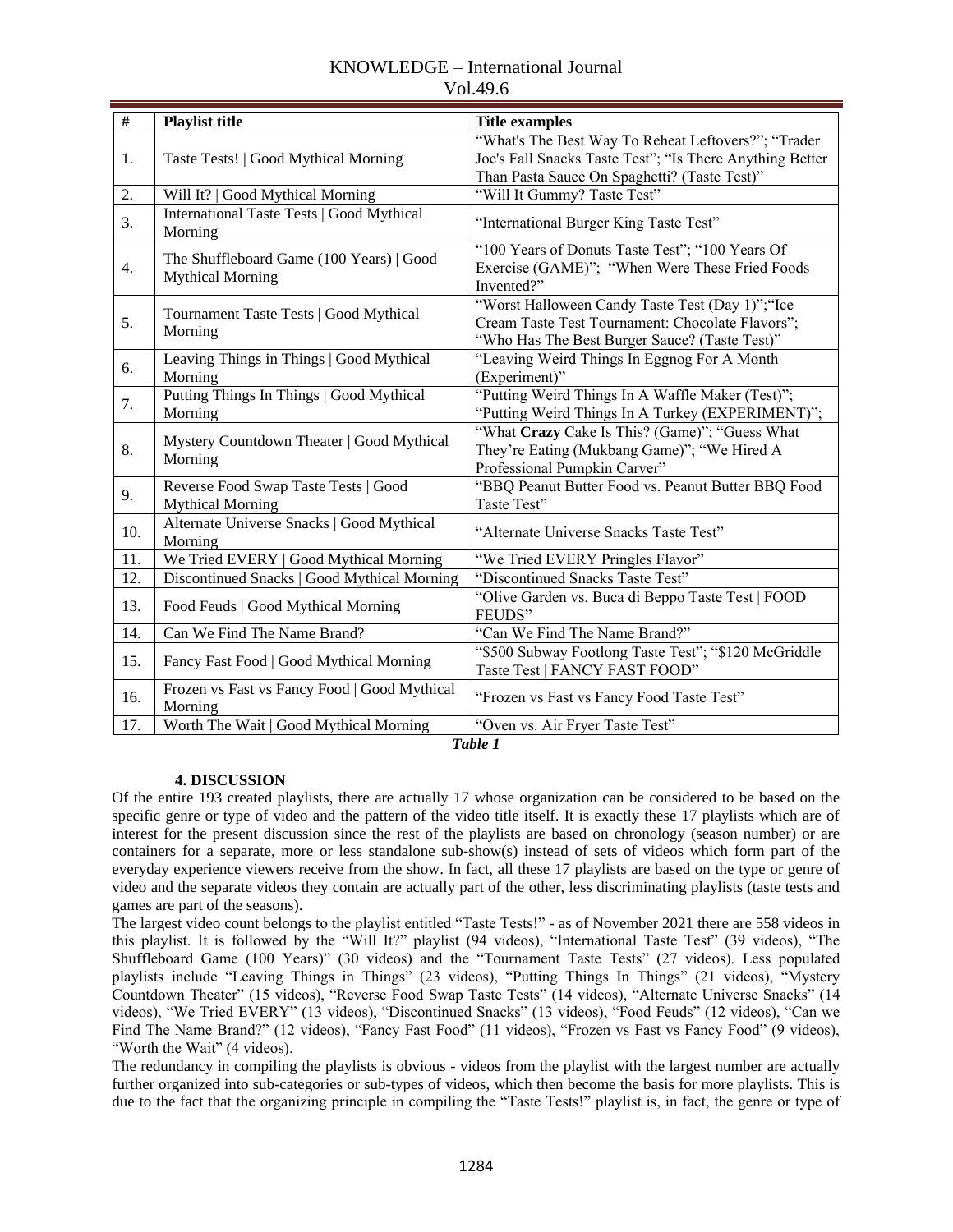# KNOWLEDGE – International Journal Vol.49.6

the video and not the specific title pattern. Supposedly in order to create variety in the content of the channel, one and the same genre of video can be entitled using different title patterns whose popularity and usage frequency is guided by the number of views, likes and comments they generate. As a result, this same video genre playlist contains representations of all the patterns for generating titles which in turn will serve as organizing principle for the compiling of the other playlists - which, of course, contain fewer videos, due to the applied filter of matching a specific title pattern. The same principle of grouping videos together based on their type or genre and not not on the basis of the specific title pattern is applied to the "Mystery Countdown Theatre" playlist, the "Reverse Food Swap Taste Tests" playlist, the "Food Feuds" playlist, the "Fancy Fast Food" playlist and the "Worth The Wait" playlist. In all of these playlists titles are created by using various patterns and none of the patterns serves as an actual organizing principle.

On the contrary, the playlists entitled "Will It?", "International Taste Tests", "Leaving Things In Things", "Putting Things In Things", "Alternate Universe Snacks", "We Tried EVERY", "Discontinued Snacks" and "Can We Guess The Name Brand?" are all compiled on the basis of the title patterns employed in the videos where either all mtitles in the playlist are exactly the same and the only discernment between separate videos is made by using different thumbnails, or, alternatively, by employing the same pattern and filling the empty slots in it with different objects, thus creating variation on the same pattern. The first place in number of applications is the "Will It?" pattern which is one of the popular title types or patterns. The basis of the structure of these titles ("Will It") has been taken and used as the name of the entire playlist, with all titles within that playlist employing variations of the pattern by adding different elements to the empty slots after "Will It" and the question mark - such as "Will It Gummy? Taste Test". The resulting titles are grammatically incorrect in the traditional sense, as the empty slots are not filled with the infinitive form of a verb but instead with a noun phrase (or in one case with an adjective - "Will It Double Awesome? (EXPERIMENT)". This adds to the effectiveness of the titles since they sound unusual and unexpected. Within the videos themselves, this specific video type is introduced with the catchprase: "Today we ask the age-old question: will it  $X$ ", where  $X$  is the specific product or object that was used to fill the slot.

The next most populated playlist is a variation on the "Taste Test" genre, created by adding the word "International". Thus the pattern for the titles becomes "International X Taste Test", where X is the slot where different object or product names can be inserted to create new titles, such as "International Burger King Taste Test". The use of this pattern is very consistent across 38 of the 39 titles, with only one exception - the word "GAME" is added in one instance.

Similarly to the "Taste Tests!" playlist, the playlist "The Shuffleboard Game (100 Years)" with its 30 videos classifies videos in terms of genre or the actual activity that takes place in the videos instead of the actual title pattern applied. Thus the phrase "The Shuffleboard Game" is not part of any of the titles within this playlist, instead including "100 Years Of X (GAME)". X is the empty slot to be filled with various activities or objects (donuts, exercise, etc.) The playlist is generally consistent in the application of this pattern, although there are 3 instances of using a Wh- question pattern with the question word "When" - as in "When Were These Fried Foods Invented?"

Another type of "Taste Test" videos include the "Tournament Taste Tests" which comprise mini-series of taste tests over several days and a "finals" episode. Each of the episodes within the specific "tournament" is entitled in the same way (following the same pattern) except for the addition of "Day 1", "Day 2" etc. and "Finals" after the title. This playlist, however, contains considerable variation in terms of title patterns - only one mini-series of 5 episodes (separate videos) actually contains the phrase "Tournament Taste Test" and it is not in this order but instead is phrased as "X Taste Test Tournament" ("Ice Cream Taste Test Tournament: Chocolate Flavors", ["Ice Cream Taste](https://www.youtube.com/watch?v=E7GGNnkmp7w&list=PLJ49NV73ttrurMhoBzKyGU5MRFNww-Qrk&index=8)  [Test Tournament \(Day 2\)"\). The rest of the titles are based on the patterns "Best X Taste Test", "Worst X Taste](https://www.youtube.com/watch?v=E7GGNnkmp7w&list=PLJ49NV73ttrurMhoBzKyGU5MRFNww-Qrk&index=8)  [Test", "Who Has The Best X \(Taste Test\)", "Who Has The Worst X \(Taste Test\)" and "What`s The Best X \(Taste](https://www.youtube.com/watch?v=E7GGNnkmp7w&list=PLJ49NV73ttrurMhoBzKyGU5MRFNww-Qrk&index=8)  [Test\)", where X is the empty slot to be filled with the specific product to be tested.](https://www.youtube.com/watch?v=E7GGNnkmp7w&list=PLJ49NV73ttrurMhoBzKyGU5MRFNww-Qrk&index=8)

[An interesting phenomenon in classification and organization into playlists can be](https://www.youtube.com/watch?v=E7GGNnkmp7w&list=PLJ49NV73ttrurMhoBzKyGU5MRFNww-Qrk&index=8) observed in the playlists " ["Mystery Countdown Theater", "We Tried EVERY", "Worth The Wait" and "Frozen vs. Fast vs. Fancy Food". All](https://www.youtube.com/watch?v=E7GGNnkmp7w&list=PLJ49NV73ttrurMhoBzKyGU5MRFNww-Qrk&index=8)  [of these playlists, regardless of whether they were compiled based on genre orr title pattern, are in fact a separate](https://www.youtube.com/watch?v=E7GGNnkmp7w&list=PLJ49NV73ttrurMhoBzKyGU5MRFNww-Qrk&index=8)  [mini series of games which have different so called "editions". The games have specific names and these names do](https://www.youtube.com/watch?v=E7GGNnkmp7w&list=PLJ49NV73ttrurMhoBzKyGU5MRFNww-Qrk&index=8)  [not feature in the titles of the videos themselves but are instead either used as the title of the playlist \(as in the case](https://www.youtube.com/watch?v=E7GGNnkmp7w&list=PLJ49NV73ttrurMhoBzKyGU5MRFNww-Qrk&index=8)  [of the "Mystery Countdown Theater" and "Worth The Wait" playlists\) or are only included in the video episode](https://www.youtube.com/watch?v=E7GGNnkmp7w&list=PLJ49NV73ttrurMhoBzKyGU5MRFNww-Qrk&index=8)  [script where Rhett and Link introduce the game and specify the "edition" which corresponds to the type of product](https://www.youtube.com/watch?v=E7GGNnkmp7w&list=PLJ49NV73ttrurMhoBzKyGU5MRFNww-Qrk&index=8)  [being tested. The latter is the case with the "We Tried EVERY" and the "Frozen vs. Fast vs. Fancy Food" playlists,](https://www.youtube.com/watch?v=E7GGNnkmp7w&list=PLJ49NV73ttrurMhoBzKyGU5MRFNww-Qrk&index=8)  [which correspond to the "GUT CHECK: X edition" \(for example, "Gut Check: Pringles Edition" from the "We](https://www.youtube.com/watch?v=E7GGNnkmp7w&list=PLJ49NV73ttrurMhoBzKyGU5MRFNww-Qrk&index=8)  [Tried EVERY" playlist\) and the "Naked Food\\$ \(X edition\)" \(for example, "Naked Food\\$: Naked Barbeque Edition.](https://www.youtube.com/watch?v=E7GGNnkmp7w&list=PLJ49NV73ttrurMhoBzKyGU5MRFNww-Qrk&index=8)  [Naked." from the "Frozen vs. Fast vs. Fancy Food playlist\) games respectively.](https://www.youtube.com/watch?v=E7GGNnkmp7w&list=PLJ49NV73ttrurMhoBzKyGU5MRFNww-Qrk&index=8)